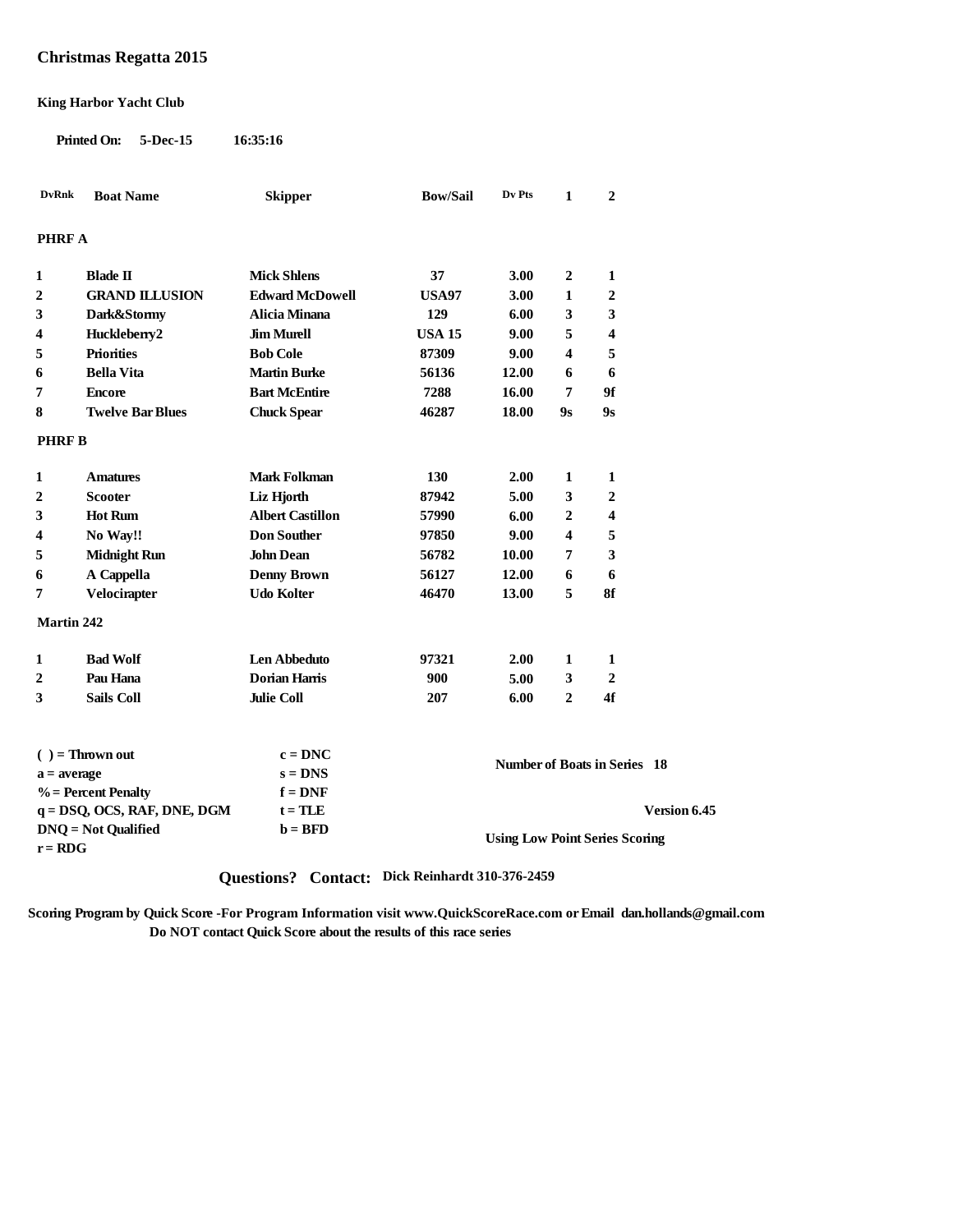## **Christmas Regatta 2015 #1**

### **King Harbor Yacht Club**

Race Date: 5 Dec 2015

Wind Speed: 5--7 kn

#### Course #1

|                   | Div<br><b>Rank</b>       | <b>Boat Name</b>           | Sail No.                    | Rating                    | Finish<br><b>Time</b> | <b>Elapsed</b><br><b>Time</b> | Corrected<br><b>Time</b>    | Seconds *<br><b>Behind</b>  |  |
|-------------------|--------------------------|----------------------------|-----------------------------|---------------------------|-----------------------|-------------------------------|-----------------------------|-----------------------------|--|
| <b>PHRF A</b>     |                          | Time on Time /             | Start Time 12:00:00         |                           |                       |                               |                             | * Time Behind is Sec / Hour |  |
|                   |                          |                            |                             |                           |                       |                               |                             |                             |  |
|                   | $\mathbf{1}$             | <b>GRAND ILLUSION</b>      | <b>USA97</b>                | $-69$                     | 12:20:38              | 00:20:38                      | 00:27:53                    |                             |  |
|                   | $\mathfrak{2}$           | <b>Blade II</b>            | 37                          | $\overline{0}$            | 12:23:51              | 00:23:51                      | 00:28:11                    | 39                          |  |
|                   | 3                        | Dark&Stormy                | 129                         | 48                        | 12:27:32              | 00:27:32                      | 00:29:56                    | 265                         |  |
|                   | $\overline{4}$           | Priorities                 | 87309                       | 99                        | 12:32:05              | 00:32:05                      | 00:32:08                    | 549                         |  |
|                   | 5                        | Huckleberry2               | <b>USA 15</b>               | 54                        | 12:30:21              | 00:30:21                      | 00:32:40                    | 618                         |  |
|                   | 6                        | Bella Vita                 | 56136                       | 75                        | 12:33:15              | 00:33:15                      | 00:34:35                    | 865                         |  |
|                   | $\tau$                   | Encore                     | 7288                        | 81                        | 12:33:55              | 00:33:55                      | 00:34:56                    | 910                         |  |
| <b>DNS</b>        | 9                        | <b>Twelve Bar Blues</b>    | 46287                       | 90                        |                       |                               |                             |                             |  |
| <b>PHRFB</b>      |                          | Time on Time /             | Start Time 12:05:00         |                           |                       |                               | * Time Behind is Sec / Hour |                             |  |
|                   | $\mathbf{1}$             | Amatures                   | 130                         | 111                       | 12:33:00              | 00:28:00                      | 00:27:32                    |                             |  |
|                   | $\overline{2}$           | Hot Rum                    | 57990                       | 117                       | 12:34:56              | 00:29:56                      | 00:29:10                    | 214                         |  |
|                   | 3                        | Scooter                    | 87942                       | 135                       | 12:36:33              | 00:31:33                      | 00:29:56                    | 314                         |  |
|                   | $\overline{\mathcal{A}}$ | No Way!!                   | 97850                       | 138                       | 12:37:51              | 00:32:51                      | 00:31:02                    | 458                         |  |
|                   | 5                        | Velocirapter               | 46470                       | 138                       | 12:38:06              | 00:33:06                      | 00:31:16                    | 488                         |  |
|                   | 6                        | A Cappella                 | 56127                       | 150                       | 12:41:26              | 00:36:26                      | 00:33:50                    | 824                         |  |
|                   | $\tau$                   | Midnight Run               | 56782                       | 150                       | 12:42:27              | 00:37:27                      | 00:34:47                    | 948                         |  |
| <b>Martin 242</b> |                          | Time on Time /             | Start Time 12:05:00         |                           |                       |                               |                             | * Time Behind is Sec / Hour |  |
|                   | $\mathbf{1}$             | <b>Bad Wolf</b>            | 97321                       | 150                       | 12:40:23              | 00:35:23                      | 00:32:51                    |                             |  |
|                   | $\overline{2}$           | Sails Coll                 | 207                         | 150                       | 12:40:44              | 00:35:44                      | 00:33:11                    | 37                          |  |
|                   | 3                        | Pau Hana                   | 900                         | 150                       | 12:41:01              | 00:36:01                      | 00:33:27                    | 66                          |  |
|                   |                          | <b>Questions?</b> Contact: | Dick Reinhardt 310-376-2459 |                           |                       |                               |                             |                             |  |
| Printed On:       |                          | 05-Dec-2015<br>13:54:19    |                             | Number of boats Scored 18 |                       |                               | Version 6.45                |                             |  |

Scoring Program by Quick Score - For **Program Information visit www.QuickScoreRace.com** or Email dan.hollands@gmail.com Do **NOT** contact Quick Score about the results of this Race